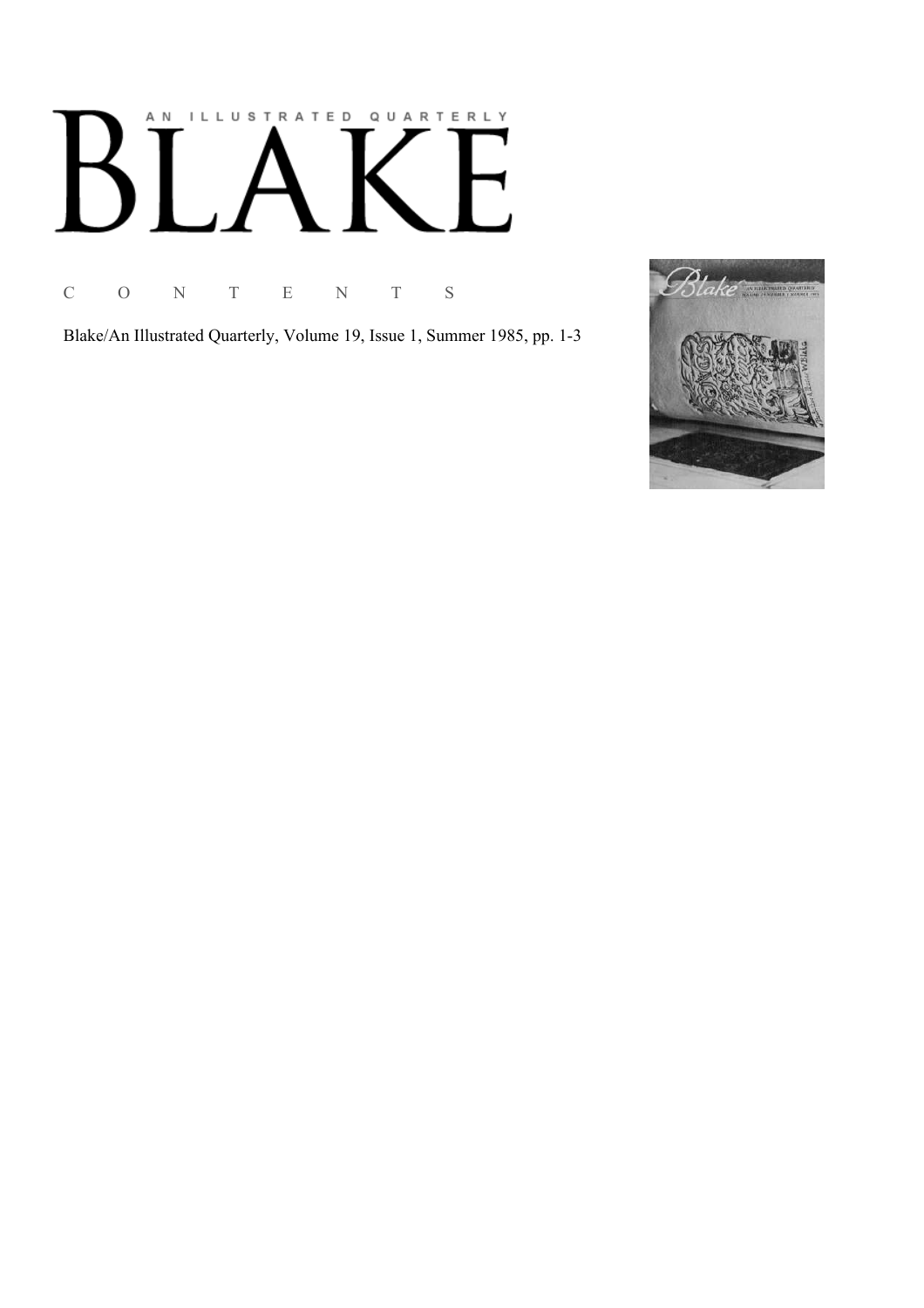AN ILLUSTRATED QUARTERLY VOLUME 19 NUMBER 1 SUMMER 1985



lake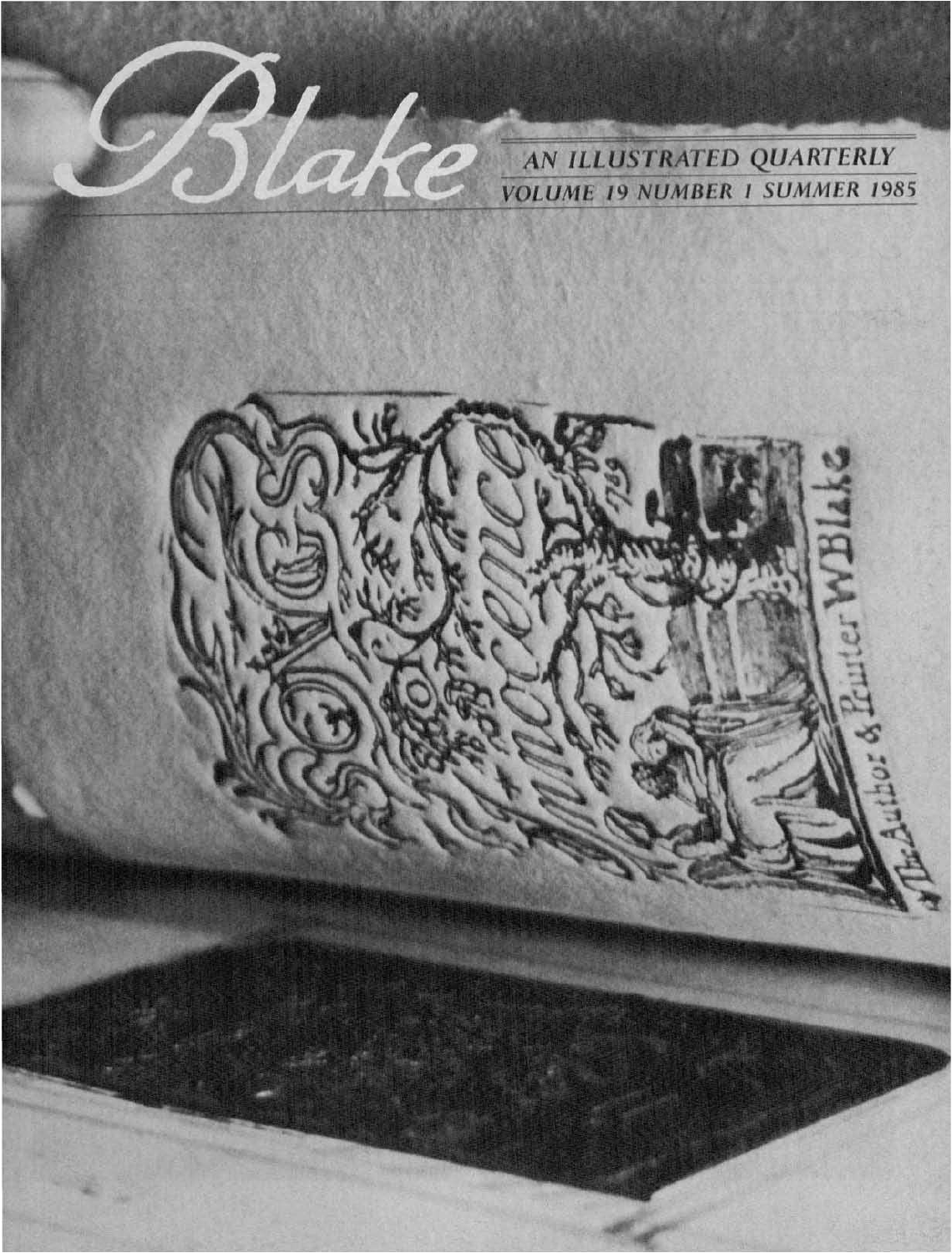

**AN ILLUSTRATED OUARTERLY VOLUM /9 NUMBER / UMMER /985** 

## **CONTENTS**

- 4 Recreating Blake's Illuminated Prints: The Facsimiles of the Manchester Etching Workshop by Joseph Viscomi
- 24 Blake in the Marketplace, 1984 by Robert N. Essick

#### **REVIEWS**

- 39 Manchester Etching Workshop, Songs of Innocence and Songs of Experience, reviewed by Robert N. Essick
- © 1985 Morris Eaves and Morton D. Paley



#### **CONTRIBUTORS**

**ROBERT N. ESSICK** is Professor of English at the University of California, Riverside. He is a frequent contributor to *Blake/An Illustrated Quarterly*.

**JOSEPH VISCOMI,** a former Mellon Fellow and Visiting Professor in Art History and English at Cornell, is an Assistant Professor of English at the University of North Carolina, Chapel Hill. He is also a printmaker and author of *Prints by William Blake and His Followers*, and is currently finishing a manuscript on Blake's idea of the Book.